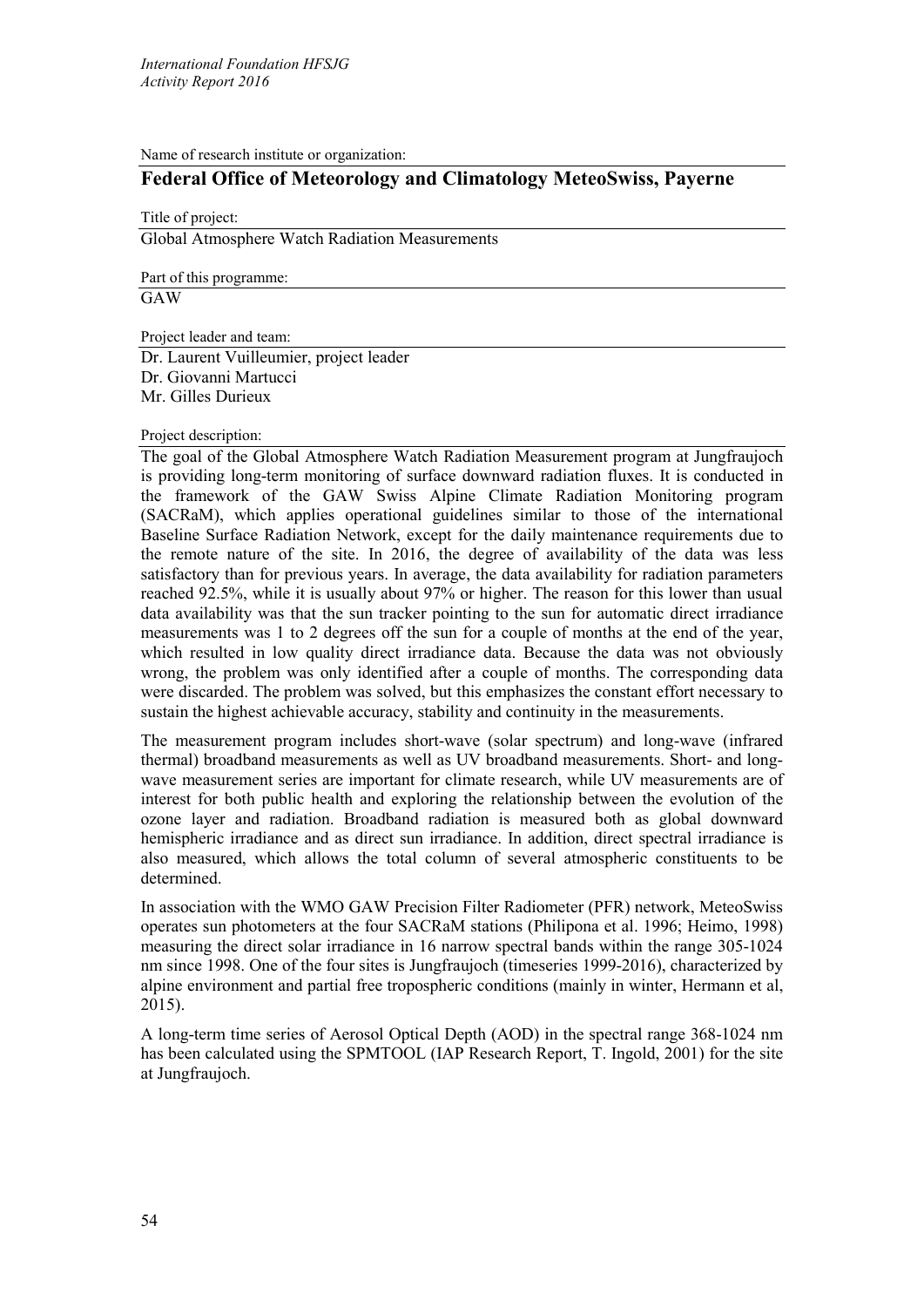

*Figure 1. Time series of AOD at 500 nm at the alpine site JFJ.*

The AOD values are calculated using the raw irradiances measured by three PFRs and calibrated using Langley plots to retrieve the calibration factors,  $V_0$ . The  $V_0$  values are obtained for each PFR instrument (standard "N", extended-1 "E1", extended-2 "E2") during their permanence at the Jungfraujoch station and at the Davos station on the roof of the Physikalisch-Meteorologisches Observatorium Davos (PMOD) building.



*Figure 2. Comparison of the V<sub>0</sub> values obtained by Langley plot by MeteoSwiss (mch) and by direct comparison with a reference instrument by the PMOD.*

The calculated  $V_0$  values for the N-series PFR installed at Davos can be directly compared with the ones calculated by the PMOD when they calibrate the instruments against their world reference instruments. Figure 2 shows the agreement between the  $V_0$  values calculated by the Langley plot and those by the PMOD reference. The comparison shows that, within the uncertainty, the calibration factors are in a very good agreement.